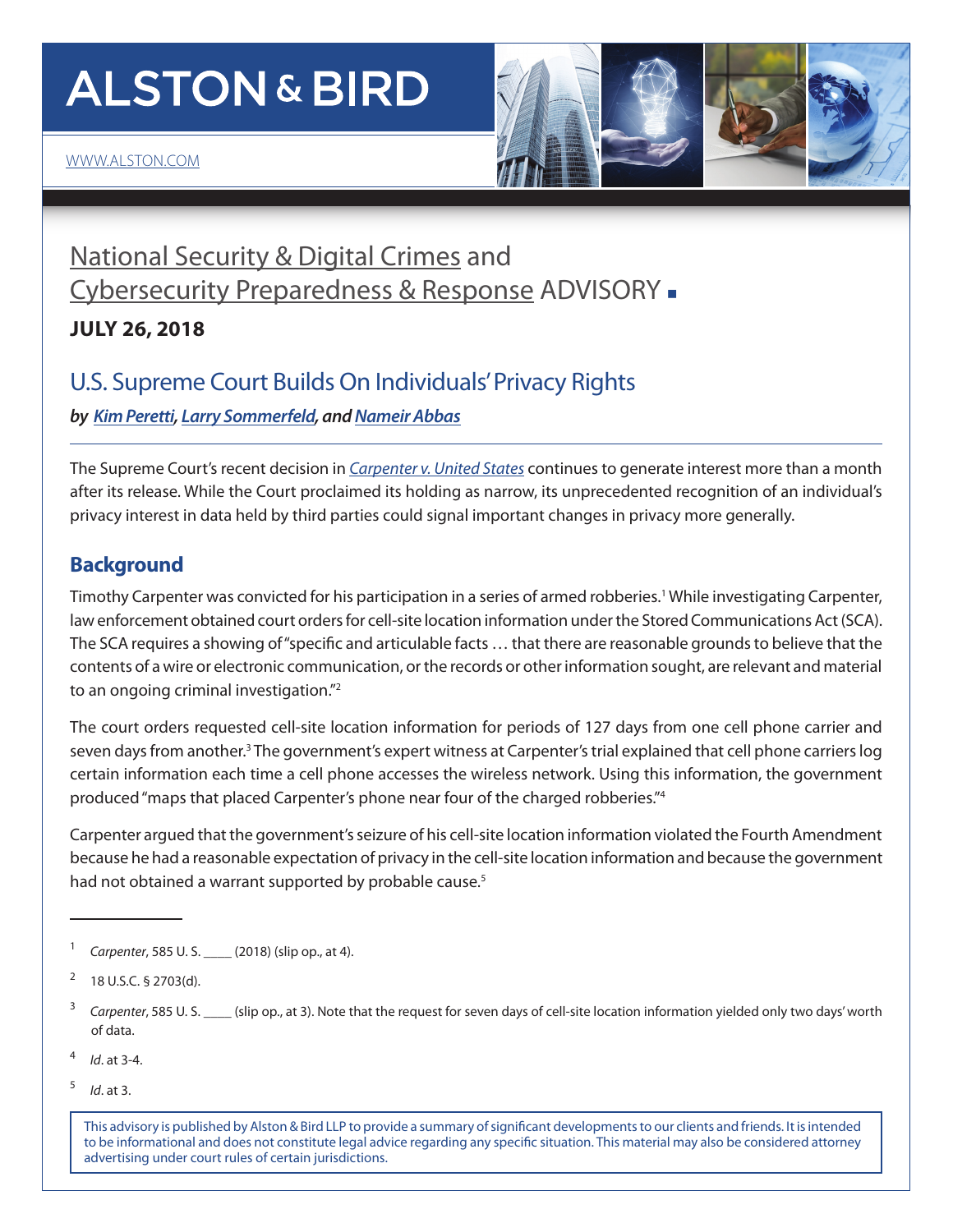#### **Legal Landscape**

The Fourth Amendment protects against "unreasonable searches and seizures" of "persons, houses, papers, and effects." In *Katz v. United States*, 389 U.S. 347, 351 (1967), the Supreme Court extended this protection to an individual's "reasonable expectation of privacy," beginning a lengthy line of cases testing the boundaries of privacy.

According to the majority opinion, *Carpenter* sits at the intersection of two sets of Fourth Amendment cases. The first, beginning with *United States v. Jones,* 565 U.S. 400 (2012), recognized an individual's expectation of privacy in a long-term surveillance of physical location and movement. Before *Jones*, the Court had held that augmented visual surveillance, involving use of a beeper attached to a vehicle and resulting in the tracking of an individual's movements, did not constitute a search.<sup>6</sup> The Supreme Court held in *Jones* that the placement of a GPS tracking device on a car was a trespass, and thus the collection of 28 days of location data using that device was a Fourth Amendment search.7 More importantly, a collection of five concurrences in *Jones* agreed that "longer term GPS monitoring," in certain circumstances, "impinges on expectations of privacy."<sup>8</sup> It is this agreement among the concurrences that forms the first pillar of the Court's holding in *Carpenter*.

The second set of Fourth Amendment cases relates to what is commonly known as the third-party doctrine. That long-standing doctrine holds that an individual generally "has no legitimate expectation of privacy in information he voluntarily turns over to third parties."<sup>9</sup> The Court has applied the third-party doctrine in contexts as varied as bank records and pen registers (that is, records of dialed phone numbers). For example, in *United States v. Miller*, 425 U.S. 435 (1976), the Court rejected a Fourth Amendment challenge to the collection of bank records partly because the records were not confidential and contained information that was exposed to the bank as part of the bank's business. Similarly, the Court has rejected a challenge to the use of a pen register because the dialed numbers are used by the telephone company.<sup>10</sup>

#### **Court's Decision**

The Supreme Court, by a 5–4 majority, agreed with Carpenter and held that the government's acquisition of cell-site location information covering a period of seven days or more was a search under the Fourth Amendment. In doing so, the Court for the first time recognized an individual's reasonable expectation of privacy in information generated and maintained by third parties in the course of business. The Court characterized the cell-site location information as "detailed, encyclopedic, and effortlessly compiled."<sup>11</sup> The Court emphasized that a comprehensive record of an individual's movements was sufficiently different from bank records and pen register information to which the Court had previously applied the third-party doctrine.<sup>12</sup>

- <sup>11</sup> *Carpenter*, 585 U. S. \_\_\_\_ (slip op., at 10).
- <sup>12</sup> *Id*. at 11.

<sup>6</sup> *United* S*tates v. Knotts*, 460 U. S. 276 (1983).

<sup>7</sup> *United States v. Jones*, 565 U.S. 400, 404 (2012)

<sup>8</sup> *Id*. at 430 (ALITO, J., concurring in judgement); *id*., at 415 (SOTOMAYOR, J., concurring).

<sup>9</sup> *Smith v. Maryland*, 442 U.S. 735, 743-744 (1979).

<sup>10</sup> *Id*. at 742.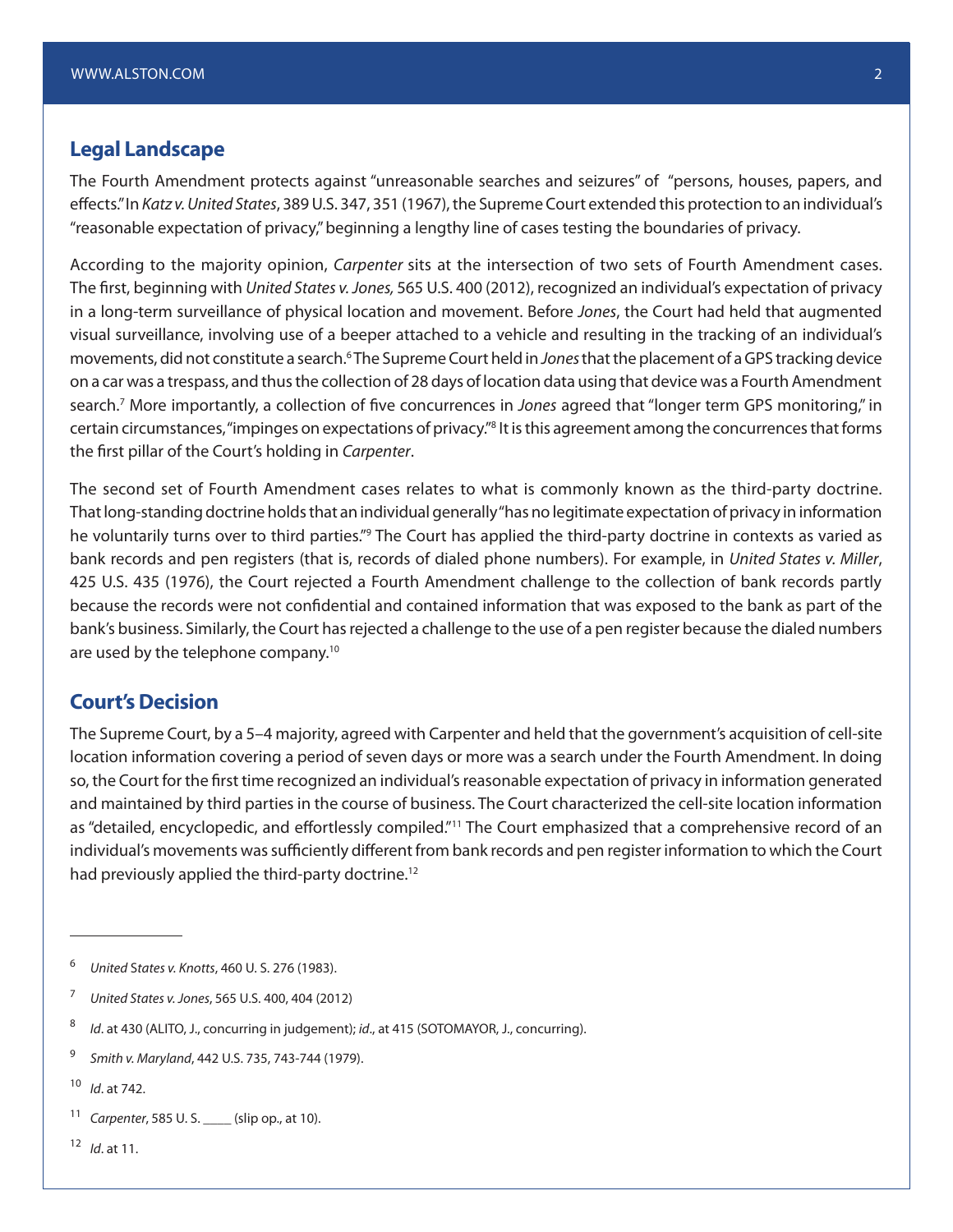As the Court made clear, the comprehensive nature of the information at issue was a key consideration in its decision. An "all-encompassing record of the holder's whereabouts," capable of revealing information about not only "particular movements" but also "familial, political, professional, religious, and sexual associations," posed privacy concerns.13 The ubiquity of cell phone usage and the fact that the data in question was retrospective in nature also factored into the Court's reasoning.14 Notably, the Court explicitly based its reasoning on the likelihood that cell-site location information would improve, amplifying the privacy concerns associated with unfettered access to such information.<sup>15</sup>

The Court took pains to emphasize *Carpenter*'s limited Fourth Amendment application at great length: the decision does not address the real-time capture of cell-site location information (as opposed to retrospective collection), collection of cell-site location information covering a shorter period of time, or the capture of information on all devices that connected to a particular cell site during a particular time period. Nor does *Carpenter* itself upturn application of the third-party doctrine in other areas,<sup>16</sup> such as for bank records or pen register information, or invalidate legal process standards under the SCA or ECPA. However, as the dissents make clear, *Carpenter* represents a substantial departure from existing precedent under the third-party doctrine.17

#### **Analysis**

The *Carpenter* decision departs substantially from previous Fourth Amendment doctrine, expanding individuals' privacy interests in automatically and ubiquitously collected digital data held by third parties. Rather than apply the traditional bright-line rule that information given to a third-party loses Fourth Amendment privacy protection, the Court employed a kind of balancing test, focusing on the substance and nature of the information at issue along with the circumstances of its collection in determining whether individuals retained privacy interests in the information. By abandoning the previous bright-line rule, the Court invites substantial follow-on litigation with potentially broad applications.

#### *Privacy interest in a "comprehensive record"*

*Carpenter* signals a shift in the characterization of Fourth Amendment privacy interests. Rather than hinging Fourth Amendment protection on an individual's "persons, houses, papers, and effects," or on whether the information is a business record or has been disclosed to a third party, the Court's decision weighs the sensitive nature of certain data—data that reveals the whole of a person's physical movements. Regardless of whether a third party generates such information or "the Government employs its own surveillance technology" to generate it, the Court has for the first time held that an individual has a reasonable expectation of privacy in comprehensive records of their movements, even when those records are held by a third party.<sup>18</sup>

<sup>18</sup> *Carpenter*, 585 U. S. \_\_\_\_ (slip op., at 11).

<sup>13</sup> *Id.* at 12.

<sup>14</sup> *Id*. at 12-13.

<sup>15</sup> *Id.* at 14.

<sup>16</sup> *Id*. at 17-18.

<sup>17</sup> *Carpenter*, 585 U. S. \_\_\_\_ (slip op., at 7) (KENNEDY, J., dissenting).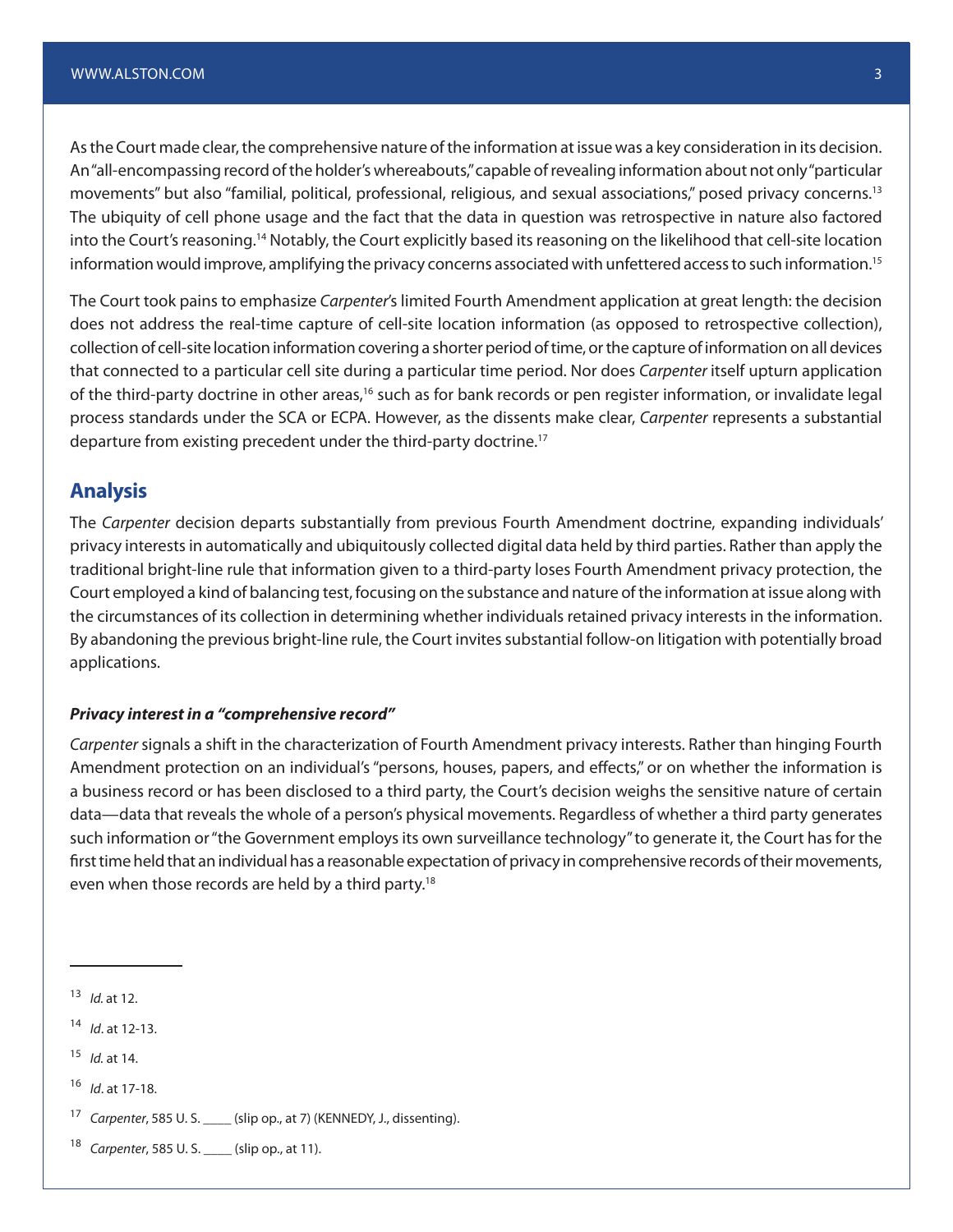Put differently, the *Carpenter* decision recognized an individual's expectation of privacy in a comprehensive record of their movement generated and held by a third party, while the *Jones* concurrences recognized an individual's expectation of privacy in a comprehensive record of their public movements tracked and compiled by the government through a GPS tracker. By its terms, the Fourth Amendment protects the right of individuals "to be secure in their persons, houses, papers, and effects." In combination, the *Carpenter* decision and *Jones* concurrences imply that a comprehensive record of an individual's movements constitutes a paper or effect that belongs to the individual even when the record is not within the individual's possession and is not generated by the individual.

#### *Privacy and the compilation of data*

*Carpenter* continues the Court's recent interest in the compilation of data and digital technologies, underscoring the rationale for establishing arguably separate standards for digital and non-digital data. In particular, *Carpenter* discusses the "detailed, encyclopedic, and effortlessly compiled" nature of the location information at issue, its "ability to chronicle a person's past movements," and the continued and ongoing improvements in the underlying technology.19 This discussion echoes the concurring opinions in *Jones*, which point to the wealth of information afforded by GPS monitoring and raise interesting questions about the broad array of data held by third parties and routinely compiled: phone numbers dialed or texted, URLs visited, emails exchanged, and even goods purchased.<sup>20</sup> Along those lines, *Riley v. California* carved out an exception for digital data, protecting cellular telephones from being searched incident to arrest. According to the Court in *Riley,* the collection of "many distinct types of information" on cell phones raised unique privacy concerns*.* 21

Taken together, the Court's recent jurisprudence shows an underlying concern with the unprecedented availability of large amounts of comprehensive data through digital technologies. The Court's opinion in *Carpenter* abandons the traditional Fourth Amendment dividing line between private information and information held by third parties at least when huge volumes of digital data are generated, compiled, and stored automatically. Likewise, five Justices in *Jones* recognized a privacy interest even when location information is exposed to the public if it covers a sufficient length of time. And in *Riley*, the Court held that the nature and quantity of data on cell phones today is too great to fall under the rubric of a traditional warrantless arrest search. Digital, the Court is telling us, is different.

#### *Takeaways*

The Court's reasoning carries significance for privacy in the digital age. As a starting point, *Carpenter* portends only the beginning, rather than the end, of litigation concerning the third-party doctrine as it relates to digital data. While *Carpenter* focuses on a person's expectation of privacy in a comprehensive record of the person's movements, it is easy to imagine other scenarios in which the compilation of data exposed to the public or maintained by third parties produces similarly sensitive records. And as Justice Sotomayor's concurrence in the *Jones* case points out, we should not assume that an individual lacks an expectation of privacy in, for example, a comprehensive web browsing history or other online activities. More generally, *Carpenter* comes at a time of potential upheaval in the privacy space. *Carpenter's* ramifications will be litigated heavily at the state and federal levels, and its fallout may greatly interest legislators and privacy advocates in this country and elsewhere.

<sup>19</sup> *Carpenter*, 585 U. S. \_\_\_\_ (slip op., at 10).

<sup>20</sup> *See Jones*, 565 U.S. 400, 428 (SOTOMAYOR, J., concurring).

<sup>21</sup> *Riley* v. *California*, 573 U.S. \_\_ , \_\_ (2014) (slip op., at 18).